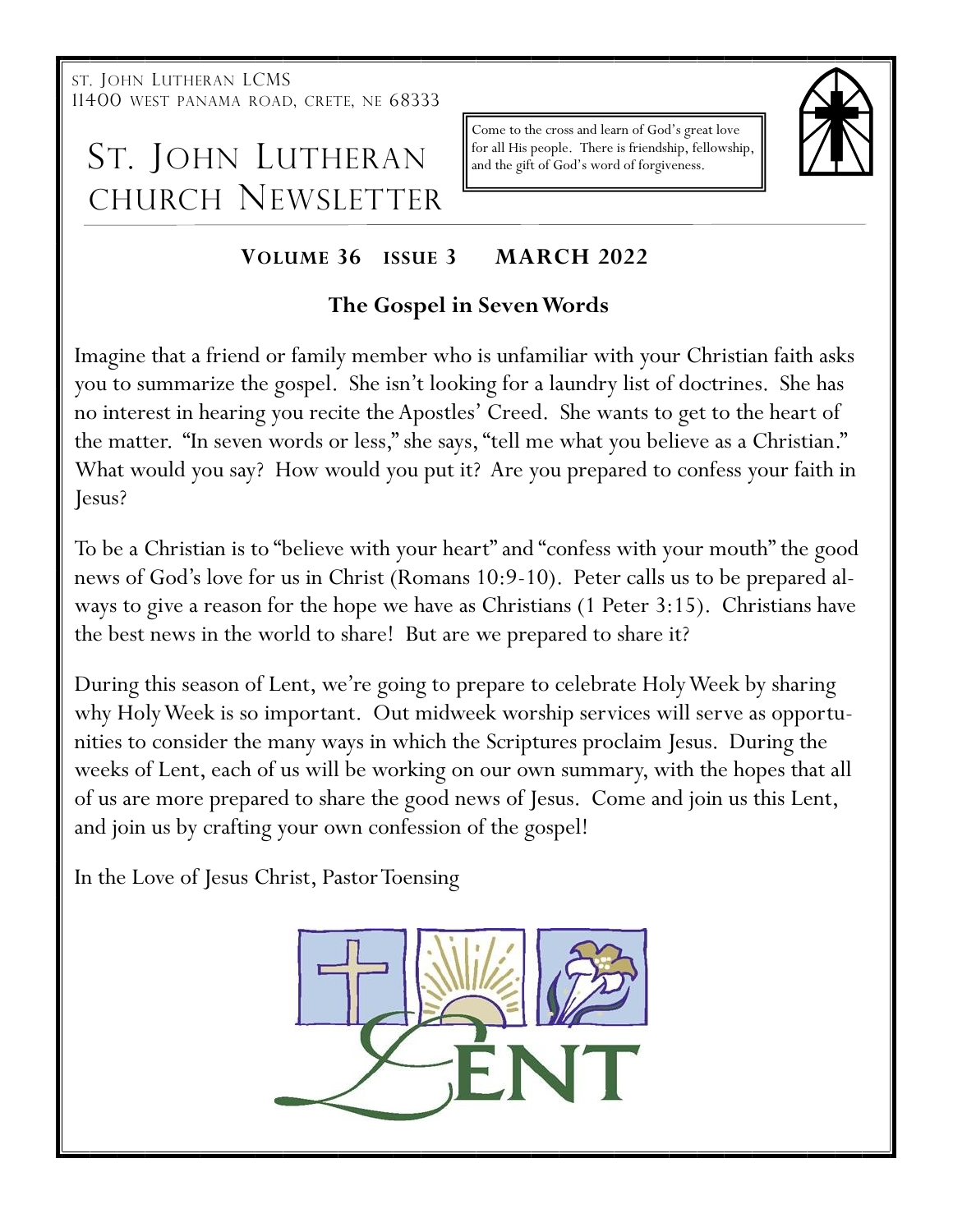#### PAGE 2 ST. JOHN LUTHERAN CHURCH NEWSLETTER

**Please have all information or articles for the newsletter to Chris Hollman by 25th, thank you!**

Clothing for Orphan Grain Train: We can once again send used clothing to Orphan Grain Train. When leaving clothes in the drop box outside the church by the back door, please mark them for either OGT or PCM (People's City Mission).



#### **Ash Wednesday Worship with Holy Communion**

March 2, 10:30 a.m. and 7:30 p.m.

#### **Wednesday Lenten Worship**

Weekly , March 9 through April 6, 10:30 a.m. and 7:30 p.m.



#### **BIRTHDAYS**

1 Deb Ourada

4 Titus Scholz

6 Jacob Meinke, Conner Slama

8 Deb Nyhoff, Deb Walker

10 Eric Dewey, Addilyn Brethouwer, Willa Hughes

11 Tessa Petereit, Ryan Strufing

13 Butch Mehl

15 Taylor Ziemann, Chris Williams

17 Andrew Ellingson, Marlow

Meinke, Lane Wendelin

19 Larry Pomajzl, Jolene Reetz

20 Bradley Pomajzl, Jr.

21 Sandra Reiss, Steven Toensing

23 Cindy Hoesche, Isaac Meinke, Maggie Wohl

#### 25 Jerry Ferguson, Cathy Hollman 27 Marla Musil, Alice Poole 29 Dennis Kattau, Jaxon Trautman, Rylyn Trautman 31 Cheryl Langfeldt, Kurt Reetz **BAPTISMS** 2 Tory Dello 5 Logan Adam 6 Angie Louch 8 Shelley Toensing 9 Ryan Meinke 11 Nick Hollman, Katelyn Novak 12 Dave Eggert, Jerry Ferguson Jr., Dolyn Meinke, Allan Reetz 15 Megan Korbel Dewey Hughes

13 Camryn Adam, Del Reiss

14 Steve Schultz

- 16 Jace Ourada
- 17 Kade Nelson
- 19 Deb Walker
- 21 Peggy Bojanski

22 Titus Scholz

25 Glen Louch, Jacob Meinke, Blythe

26 Deb Ourada

29 Matt Ellingson, Ken Kahle, Willa

30 Joe Ellingson, Dan Underwood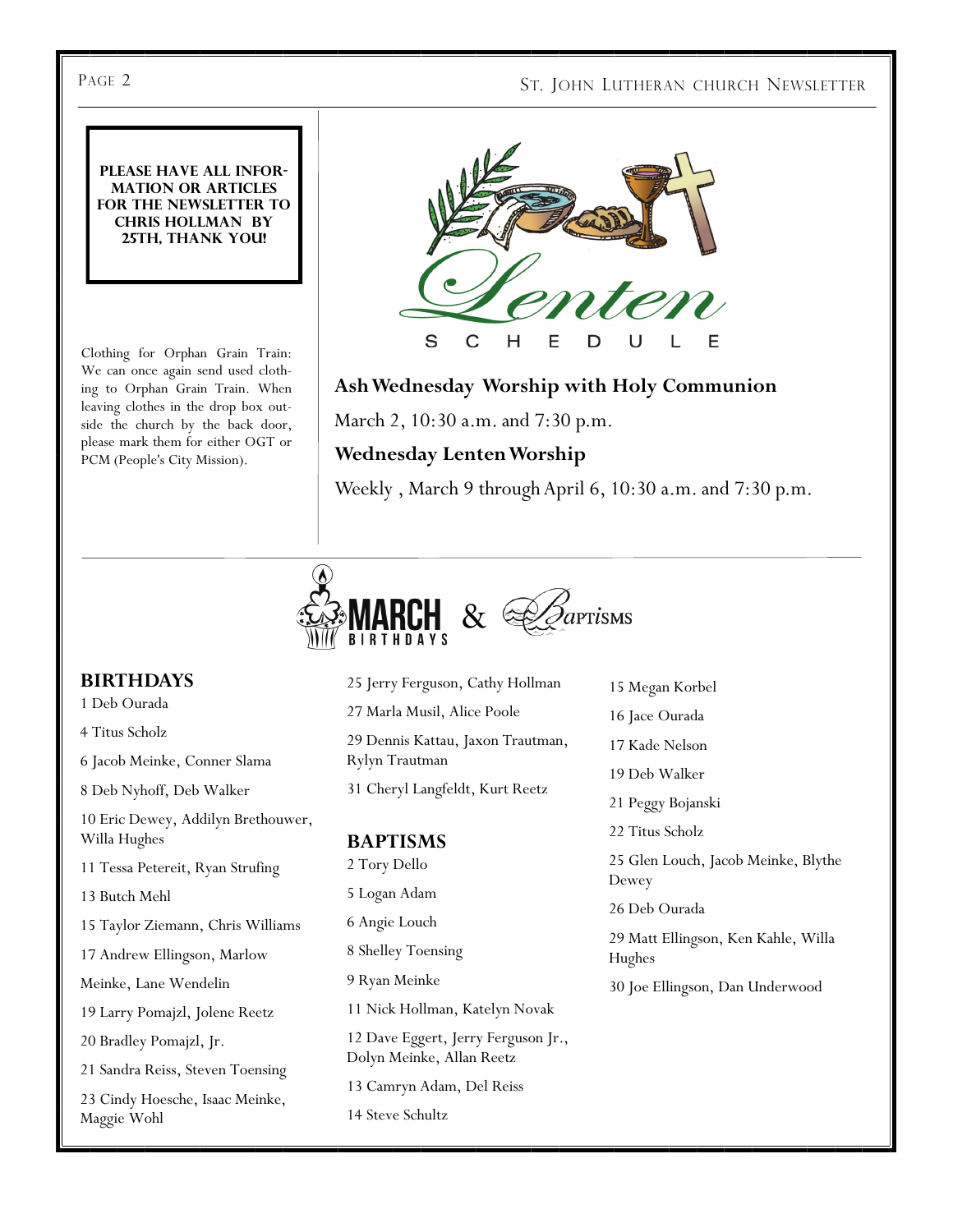#### Page 3 ST. JOHN LUTHERAN CHURCH NEWSLETTER

**OUR MISSION** Share the Joy of His News by growing inward through God's Word, Sacraments and fellowship and by growing outward through words, actions, and mission outreach.



### **LWML MEETING TIME CHANGE**

Due to dwindling attendance, the LWML is trying a new meeting time. We will meet the same day of each month but at 10:00 am. We will trial this and see how it goes. So, the next meeting is on Tuesday, March 15, 2020, at 10:00 am in the upstairs conference room. Please give us a try!

### **LAMBS OF CHRIST REQUEST…**

Lambs of Christ currently does not have a St. John's representative on our committee. Please consider volunteering to join our committee. Please contact us—-your willingness to serve would be greatly appreciated! Lambs of Christ Preschool and Child Care 402-826-4375 Website:**lambsofchristcrete.com**

#### **LADIES AID MINUTES**

St. John Ladies Aid met on February 23, 2022. Diane Kahle led us in Bible study on "More Than a Glimmer of Hope" from Romans 8:32 and "His Purpose – My Purpose" from Philippians 1:21.

Roll call was taken with 8 members present. The minutes of the November 2021 meeting were read and approved. The treasurer's report was given.

We received a donation from the family of Gerald Reetz for serving at his funeral.

There were 12 in attendance at the Christmas lunch on December 15 after the morning advent service.

Dianne Kouba will be installed soon as the Vice-President of Ladies Aid.

The items on the Narthex bulletin board will be taken down at the end of February. Thank you to Ellie Koch for decorating the bulletin board.

The cookbook committee is making progress on decisions on how to format the cookbook. We are receiving recipes and will continue to receive those until the end of April.

There was discussion on the 100th anniversary celebration on whether or not to have a speaker for this celebration and on advertising in the Crete News. We picked April 23 or April 30 of 2023 as the celebration date. We will check with Pastor Toensing to see which date works best for him.

The hostess list was passed around.

A February anniversary was celebrated by Roger and Donna Brunelle and Shelley Toensing, Bonnie Bleich and Linda Eggert celebrated birthdays. We sang the birthday song. Marvin & LaVonne Nitzel, Larry & Linda Pomajzl and David & Deanna Eggert celebrated anniversaries in January.

Deb Walker will be the hostess for March.

We closed the meeting with the Lord's Prayer.

Deb Walker, Secretary